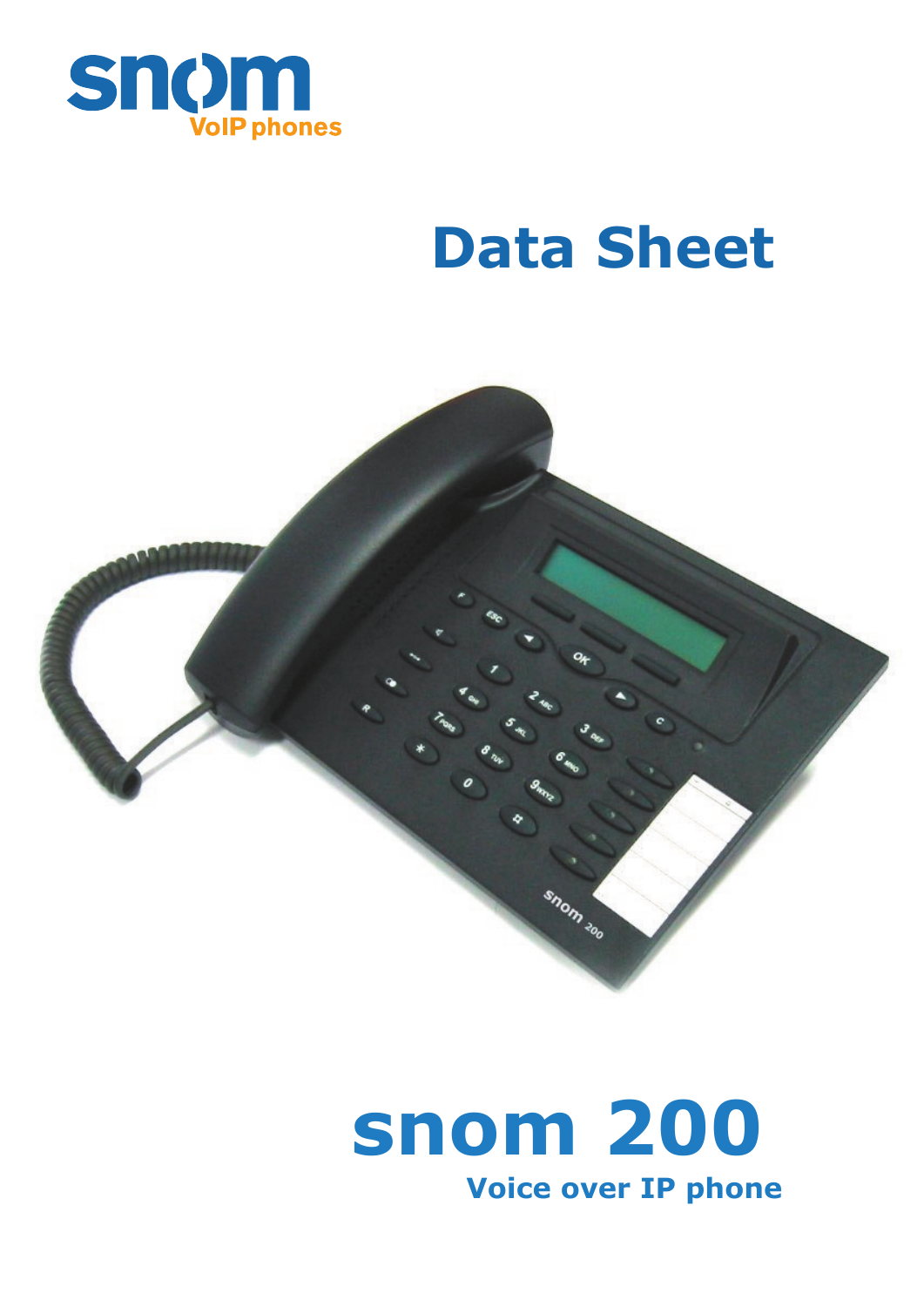### **The snom 200 VoIP phone**

Quality, open standards and cost effectiveness are the key words to describe the new generation snom VoIP telephones. With its new phone for business, snom delivers a fully-featured communication appliance to satisfy all modern business requirements.

The snom 200 is the business solution for high level communication demands, an innovative, high quality VoIP phone especially designed for business users. Its appealing design, featuring double line graphic and industry-standard text display and key pad arrangement, make using the phone intuitive, easy and ergonomic. Excellent sound quality is delivered through an AC97-compliant audio subsystem, and using standard PC headsets provides CD quality audio and allows hands-free operation. An extra Ethernet port with VLAN support also enables you to "daisy chain" the phone with your PC without the necessity for another LAN socket.

Built using open standards, and supporting both H.323/H.450 and SIP, the snom 200 can interoperate with soft clients like the Microsoft Messenger and standards-compliant equipment from other vendors. This allows customers to add components from different manufacturers to their existing infrastructure to create a system adapted to their individual



needs. An integrated web server makes the snom 200 much faster and simpler to use. Complementary software enables integration with Microsoft Outlook and other TAPI-based applications. Its programmable keys make it quick and easy to find numbers and initiate calls.

The snom 200 works for users like a conventional phone with added features like overlap dialling and error-information messaging. Its easy operation and competitive pricing significantly reduce the TCO (Total Cost of Ownership). Using Linux as its operating system, integrating the snom 200 into your system is as easy as putting another Linux client into the network. An integrated LDAP enables administrators to set up and use company and global phone books. A centralized update mechanism keeps all telephones in the network automatically up to date, reducing operating costs and ensuring a secure return on your investment in this dynamic field.

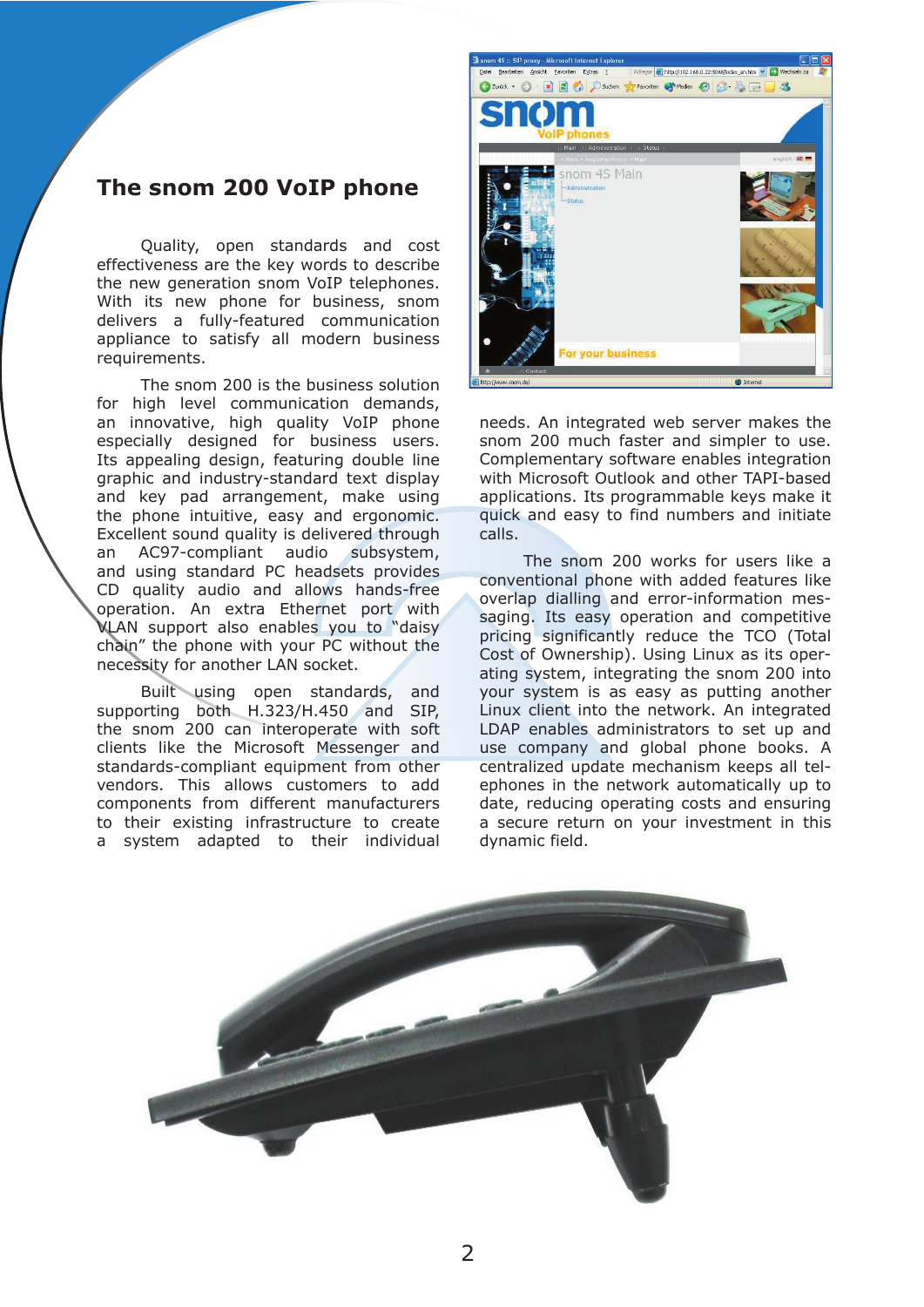## **Features**

### **Technical Data:**

- CERTIFICATIONS: FCC Class B, CE Mark Commercial
- DIMENSIONS: ca.  $25.5 \times 21 \times 9$  cm (10  $\times$ 81/4 x 31/2")
- WEIGHT: ca. 690 g
- ΟPERATING HUMIDITY: 10% to 85%, Non-Condensing
- STORAGE HUMIDITY: 5% to 90% Non-Condensing
- OPERATING TEMPERATURE: 0°C to 40°C (32°F to 104°F)
- POWER: 48 V
- STORAGE TEMPERATURE: -20°C to 70°C (-4°F to 158°F)

#### **Connectors:**

- NETWORK: RJ45 (Ethernet)
- PC: RJ45 (Ethernet)
- HANDSET: RJ14 Standard Hanset Connector
- HEADSET: Standard Computer Headset
- POWER: Center pin+

#### **User Interface**

- 2 x 24 character display with graphical field (e.g. for operator pictures)
- 30 keys, 6 LEDs
- Last calls (100 entries)
- Address book (100 entries)
- Number guessing, speed dialing, handsfree dialling
- Missed calls, taken calls
- Call waiting indication
- Clock, call-timer
- Caller-ID
- Anonymous call blocking
- Two lines (default)
- Programmable function keys
- Menu driven user interface
- Selectable ringing melodies
- National language support
- Log in/log out
- LDAP phone book
- URL Dialing support
- Do not disturb
- **Speakerphone**
- Αuto answer mode

#### **Call Features**

- Hold
- Blind transfer
- Attended transfer
- Music on hold support  $^{\dagger}$
- **Divert**
- Call intrusion
- Overlap dialing
- Call completion<sup>+</sup>

#### **Web Server**

- Embedded web server
- Easy configuration of the phone, remote configuration
- Dial from web interface
- Password protection
- Diagnostics (tracing, logging)
- Images can be downloaded from Internet for slow connections

#### **Instant Messaging, Presence**†

- Presence indication
- Probability registrations
- Receiption of instant messages
- Compatible with Microsoft™ Messenger™

#### **Codecs**

- G.711 aLaw, μLaw
- G.729A, GSM 6.10 (Full rate)
- **GIPS**
- 48 kHz, 16 bit audio hardware
- Ιn band DTMF
- Out of band DTMF (RFC2833)

#### **SIP**

- RFC3261 compliant
- UDP and TCP support
- Digest authentication
- Loose routing and strict routing support
- Error-information support
- Reliability of provisional responses (RFC3262)
- DNS SRV (RFC3263), redudant server support
- Offer/answer (RFC3264)
- Message waiting indication reception. subscription for MWI events (RFC3265)
- Session-Timer
- In-band and out of band DTMF
- STUN client (NAT traversal)
- Outbound proxy support, initial route

#### **H323**

- Fast start, early start
- H.245 tunneling
- H.450.2 (call transfer), H.450.3 (divert), H.450.4 (hold), H.450.5 (call park/pickup), H.450.7 (message waiting indication), H.450.9 (call completion), H.450.11 (call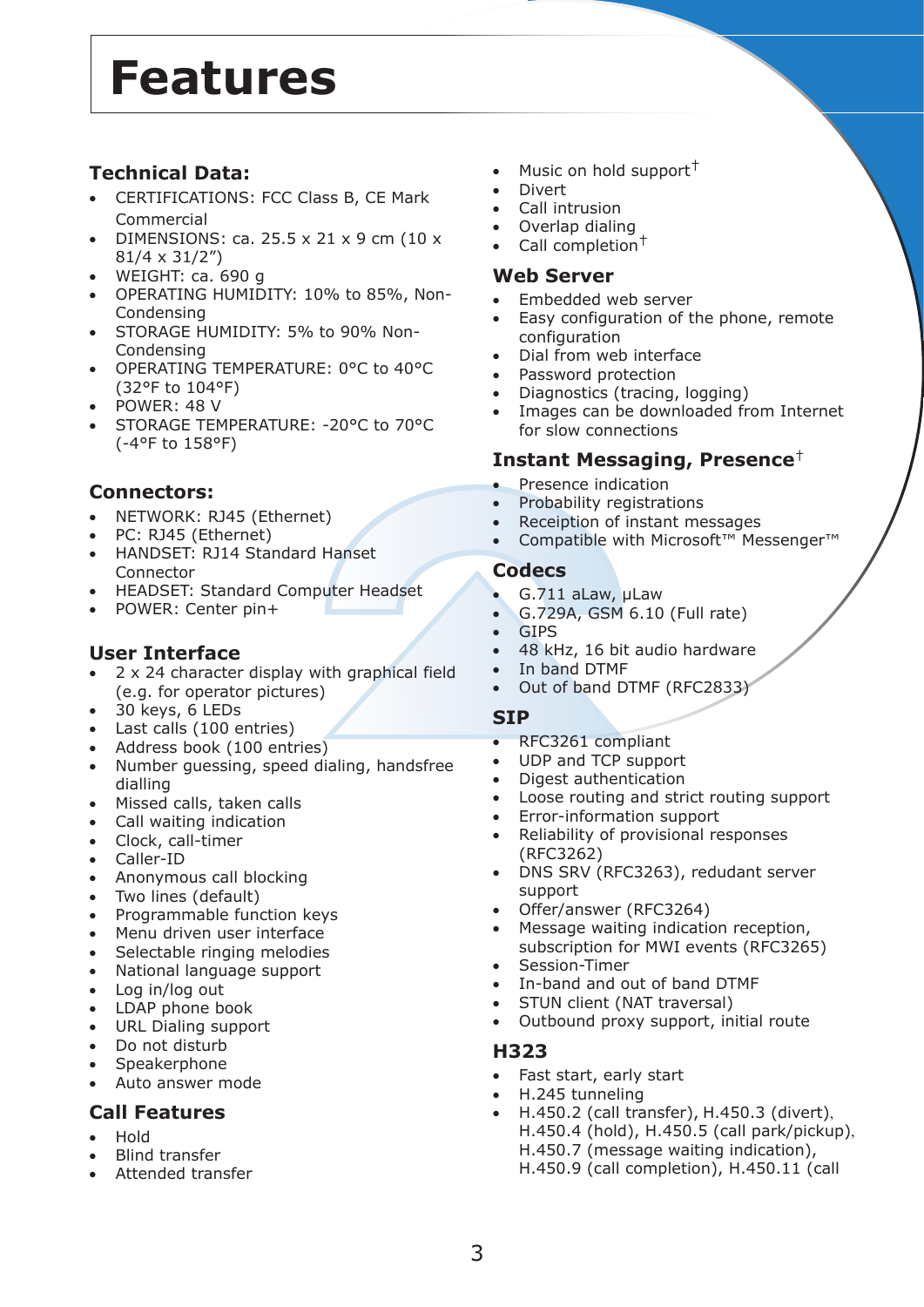#### intrusion)

- Short message reception
- Out of band DTMF negotiation
- User input indication via H.245
- PBX codes (conference, pickup, divert, hold, transfer)
- Alternate Gatekeeper support
- Automatic Gatekeeper detection
- Configurable gatekeeper TTL
- Automatic settings retrieval from Gatekeeper
- Gateway or Gatekeeper mode
- Facility based supplementary services
- Gateway/External line prefix support

#### **Ιnstallation**

- Static IP provisioning, DHCP
- tftp and http cilent for configuration
- Automatic software update
- Completely automatic installation from web
- Daylight saving time, time retrieval from proxy

#### **Ethernet**

- 2 port with switch included
- Power over LAN support
- VLAN IEEE 802.11p, DiffSrv
- PPPoE support
- $\sqrt{\text{IEEE } 802.3}$  10/100 BT half duplex/full diuplex with autosense

† SIP only